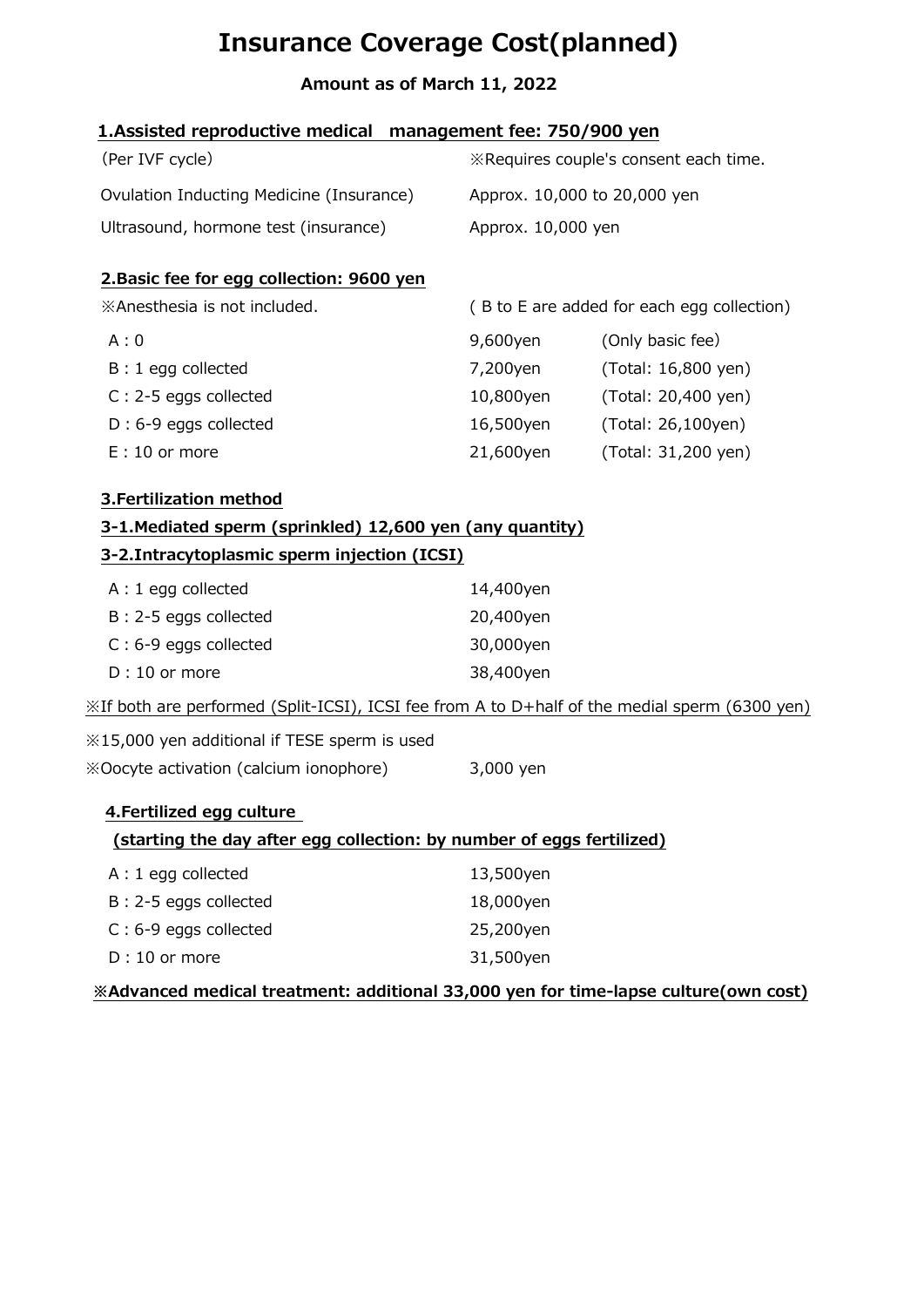#### 5.Blastocyst culture addition (Number of blastocysts transferred to blastocyst culture)

| $A: 1$ egg collected    | 4,500yen |
|-------------------------|----------|
| B: 2-5 eggs collected   | 6,000yen |
| $C: 6-9$ eggs collected | 7,500yen |
| $D:10$ or more          | 9,000yen |

#### 6.Embryo transfer

| A: Fresh embryo transfer              | 22,500yen                               |  |
|---------------------------------------|-----------------------------------------|--|
|                                       | (AHA/GLUEincluding:28,500yen)           |  |
| B: Melting Embryo Transfer            | 36,000yen (AHA/GLUEincluding:42,000yen) |  |
| <b>XAHA</b> (Assisted Hatching)       | 3,000yen                                |  |
| $\mathsf{\%GLUE}$                     |                                         |  |
| (Hyaluronic acid culture fluid added) | 3,000yen                                |  |

\*The age on the start date of treatment is 6 times if you are under 40 years old, 3 times for those over 40 and under 43 years of age

\*The age at the start of treatment means the age at the start of treatmenfor the first embryo transfer,the age at which the plan for the relevant egg collection was created.

- \*If this is the second or subsequent transfer using frozen embryos, the age will be the age at which the transfer schedule was created.
- \*In the case of a new egg collection after the previous frozen embryos have been lost, the age will be the age at which the egg collection schedule was created.
- \* From the second fresh embryo transfer,AHA and GULE are available upon request.